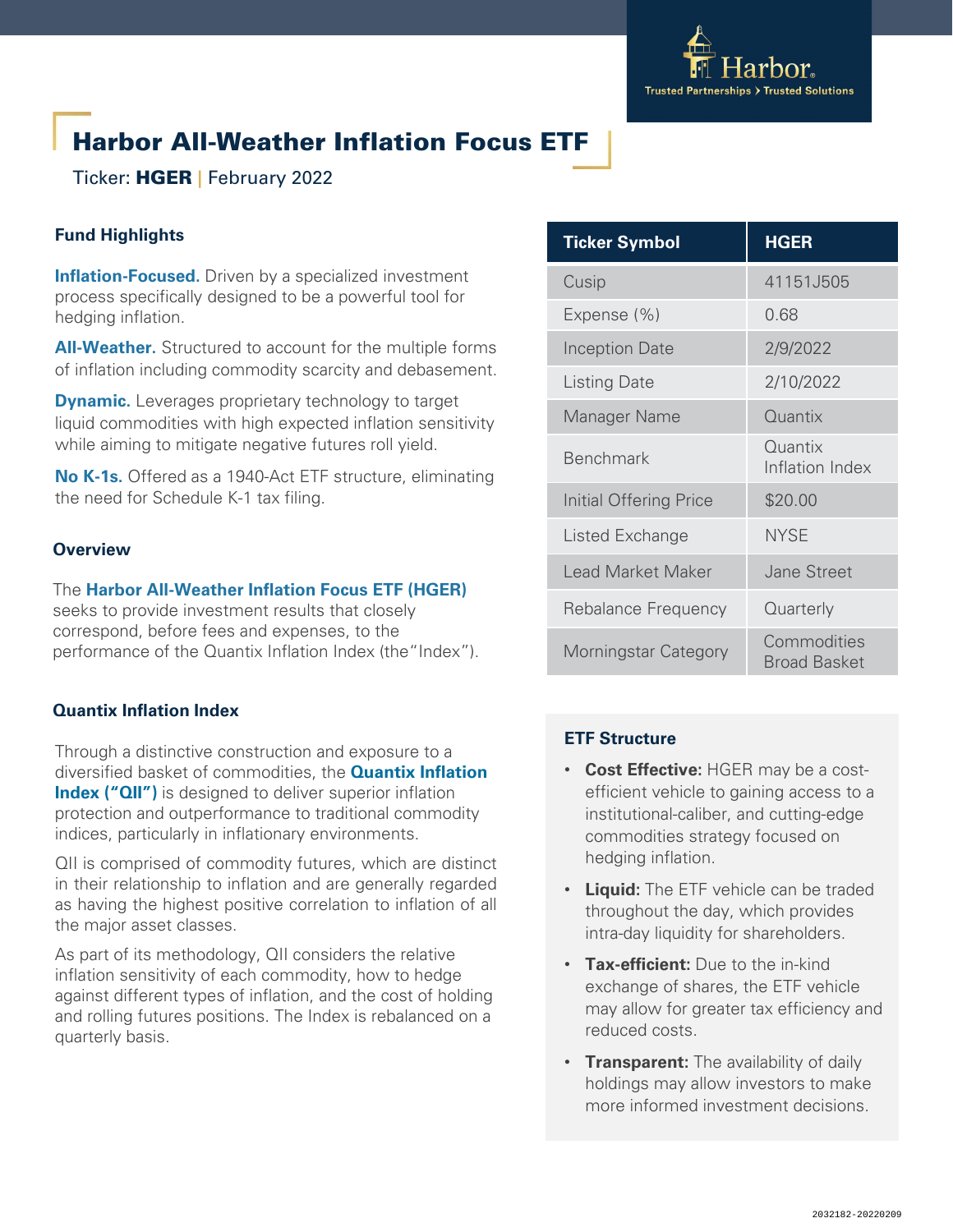### **About the Manager**

**Quantix Commodities LP ("Quantix")** is a commodities focused fund manager specializing in the development and management of commodities-based investment strategies. The firm is a market leader in delivering comprehensive commodity investment solutions to the marketplace.



### **The Quantix Team**

A seasoned investment team **averaging 20 years of experience investing in commodities**

The Quantix team worked side-by-side for 7 years at Goldman Sachs to run one of the largest commodity index portfolios, pioneered innovative trading techniques to outperform commodity indices, and developed bespoke investor solutions.

Team members each led major business lines within Commodities at Goldman, a mark of their fundamental expertise across all sectors of the commodity markets.

# **Portfolio Manager - HGER**

Matthew Schwab

**The Quantix Partners** Don Casturo

Chief Investment Officer

Daniel Cepeda *Portfolio Manager* Tom Glanfield *Portfolio Manager*

### **A Team Approach**

"Teamwork is critical to our success. We believe that a collective mindset can deliver much more than any individual. We value contribution and prioritize collaboration."

### **Investment Process**

The eligible universe of commodities consists of the 24 most liquid commodity futures based on historical open interest and volume measures. They are traded on either a US or UK exchange and denominated in USD. A minimum of 15 commodity futures will be included in the index.

The investment process is designed to reflect the Inflation Sensitivity and Roll Yield Return of each commodity, applied to the economic significance of commodities in the real world, within a diversification risk management framework.

This is accomplished via a **five-step process**:



Quantix aims to **optimize commodity basket weights** to increase inflation sensitivity and long-term returns through weighting toward commodities which have a higher **Quality Score.**

- **Higher correlations to CPI**
- High relative pass-through costs
- **Lower cost to hold and roll the**

**Sector Weights**: No minimum limit. Maximum varies by sector with upper limit of

**Commodity Weights:** 2% minimum, 20% maximum (except Gold with max 40%)